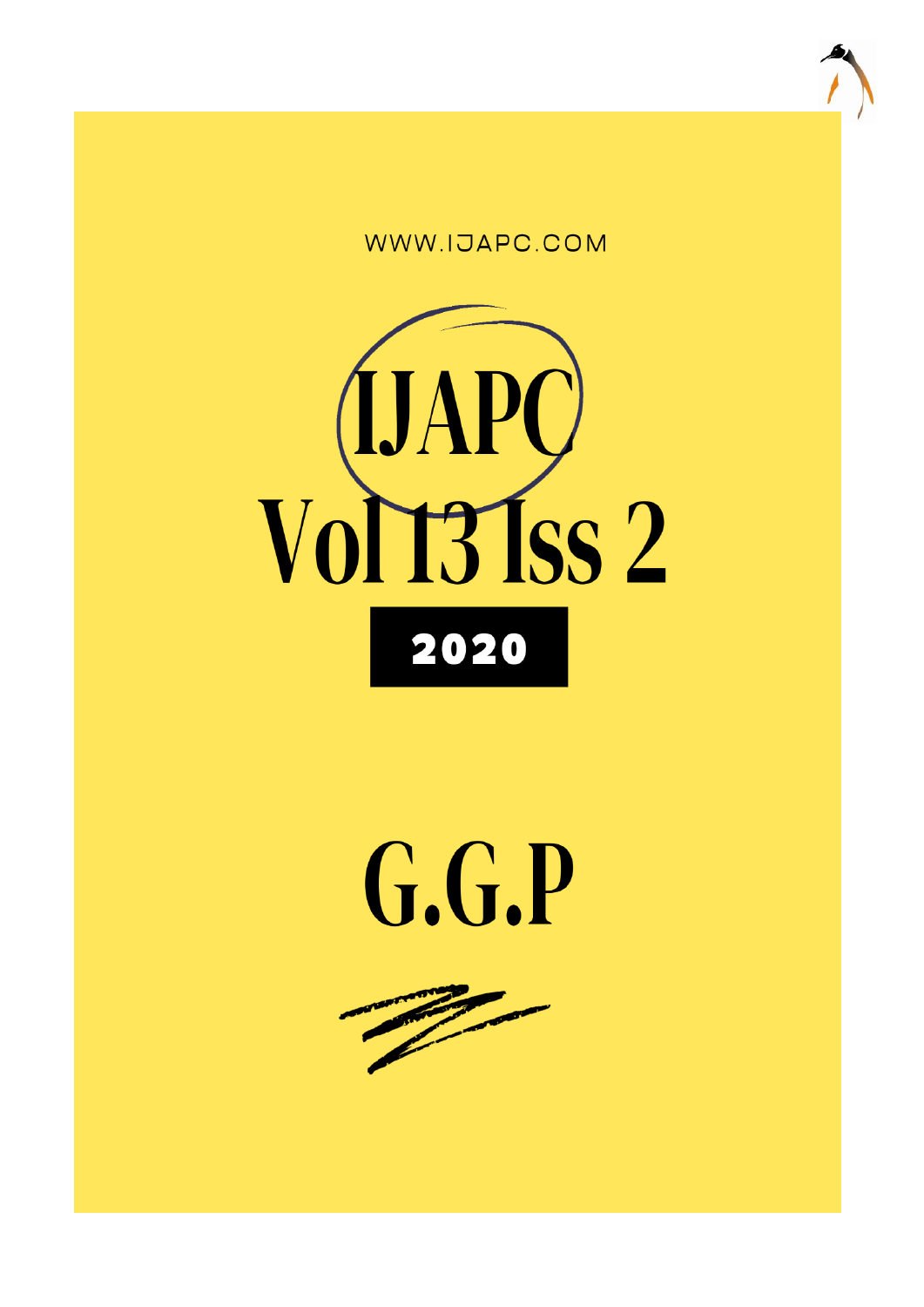

REVIEW ARTICLE www.ijapc.com

**e-ISSN 2350-0204**

# **Drug Administration during Childhood - Principles of Ayurveda Clinical Practice**

Devendra Kumar<sup>1\*</sup> and Shrinidhi Kumar K<sup>2</sup>

<sup>1,2</sup>P.G. Department of Kaumarbhritya, National Institute of Ayurveda, Jaipur, Rajasthan, India

### **ABSTRACT**

Childhood period is the state of structural, physiological and psychological immaturity of the the body. It is also the period of limited tolerance for exercise and the drug administration. Delicate nature of the child, immature biochemical status of the child creates further challenge, while treating the child in pediatric practice. Meanwhile administration of the medicine and making the medicine palatable for children is a big issue. Reluctant children create panic, confusion and anxiety in parents as their drug intake is not satisfactory.

*Kashyapa Samhita* dealt the subject of clinical pediatrics practice and mentioned certain methods of drug administration in newborn, infants and the older children. We also find such references in *Charaka Samhita* and *Laghu Trayis*. Some of the *Bhaishajja Kalpana* like *Mantha, Avaleha, Arka, Paneeya, Panaka, Ksheera paka*, etc can be modified to some extent and can be used as effective method of drug administration. As *Kashyapa* says *Ahara* as *Maha Bhaishajja*, food is needed to be modified as medicine for easy, effective, comfortable administration, load of medications should be reduced by making food with medicinal valve and palatable. It has been advised in classical Ayurvedic books that medicine should be prepared by *Madhura, Kashyaya Rasa* and it should have *Mridu* nature and prepared with milk base.

## **KEYWORDS**

*Maha Bhaishajja, Madhura Rasa, Newborn, Infants, Tolerance* 



Received 22/06/2020 Accepted 04/09/2020 Published 10/09/2020

 $\overline{\phantom{a}}$  , and the contribution of the contribution of the contribution of the contribution of the contribution of the contribution of the contribution of the contribution of the contribution of the contribution of the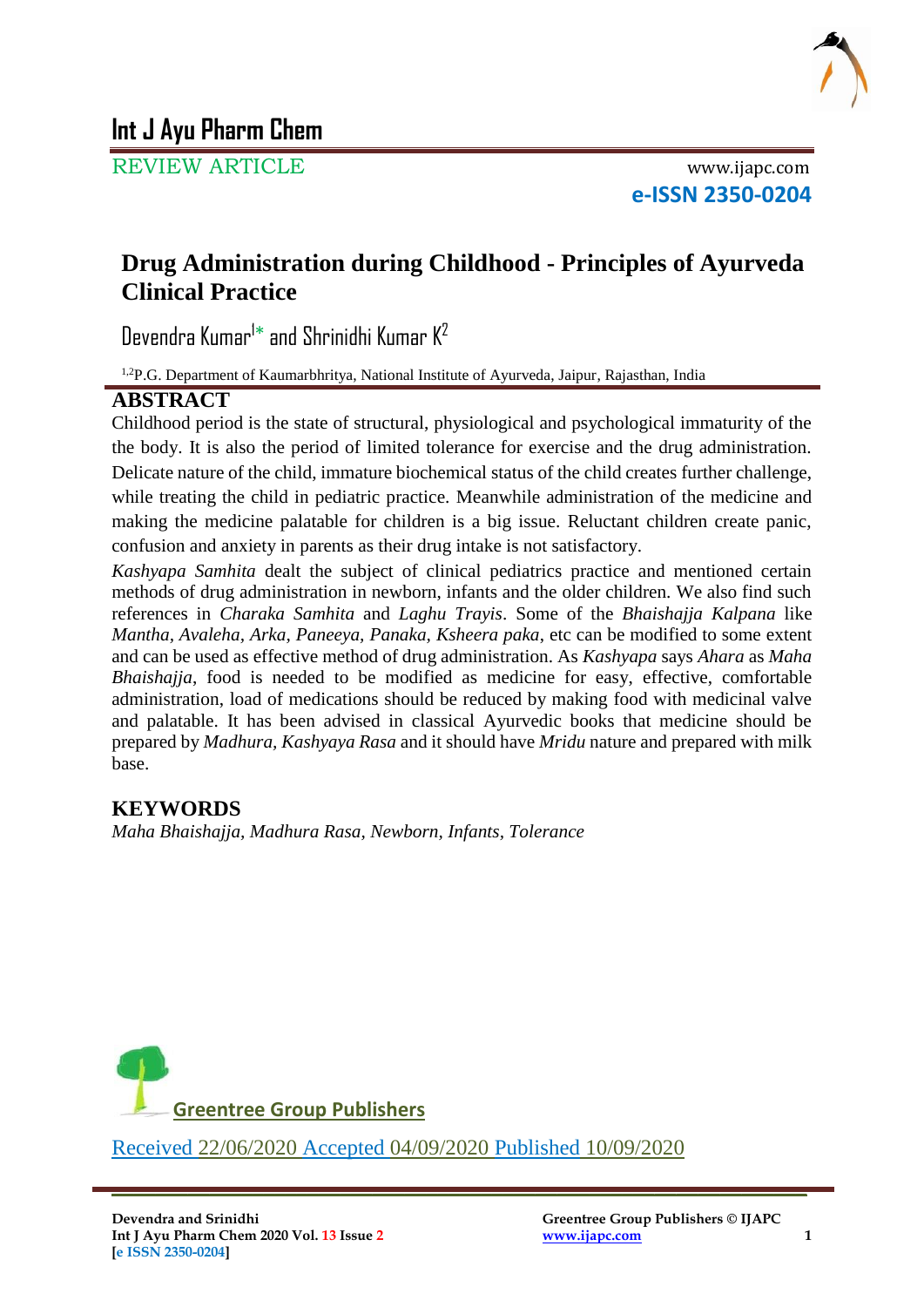

#### **INTRODUCTION**

As rightly told by *Kashyapa*, pediatrics differs from other branches of medical field as there is need in modification on *Upakrama* (treatment), dosage, mode of administration by keeping the palatability and tolerance as the main issue. Further, it very clearly told by *Kashyapa* that *Kaumarabhritya* is the main branch which holds responsibility of producing physically, psychologically, morally and socially healthy citizens of future. Hence, *Kurmarabhritya* plays the role *Agni Devatha*, who provides the offered food to other *Devathas*, by providing the patients to other branches of medicine<sup>1</sup>.

Meanwhile during clinical practice of *Kaumarabhritya*, it should be kept in mind that children should not be treated as little adults. Many parents as well as practitioners impose certain rules and regulations and dosage of medicine of adults in childhood clinical practice, to half of the adult standard by considering the child as little adult, which is absolutely a wrong practice<sup>2</sup>. Children completely differs from adults in parameters of physical, physiological, biochemical, psychological and immunological immaturity. Meanwhile dose should be calculated as per age, body weight or the surface area of the child<sup>3</sup>. Hence a random

way of childhood clinical practice is not justified and may prove fatal to the child.

#### **General description**

Meanwhile preparing a palatable and easily administrable medicine for children in Ayurveda is a big issue. Reluctant children create panic situation and create confusion and anxiety in parents as their drug intake is not satisfactory with underlining disease entity. By keeping this view in mind *Charaka* explained that medicine should be administered in most palatable form and medicine should be prepared/ dissolved in milk base (*Ksheera)* and drugs should be of *Madhura* (sweetish), *Kashyaya* (astringent) and *Mridu* (soft potency) nature. This is quite beneficial in *Ksheerada* and *Ksheerannada*, as milk is the main diet, and child is habituated for the same preparing the *Ksheera Paka* of required drugs is the most suitable, successful method of drug administration<sup>4</sup> in neonatal and infancy period. However while preparing the *Ksheera Paka, Amla Rasa* drugs are not added as they may spoil the milk. Most of the *Madhura* drugs like *Ashwagandha, Vidarigandha, Shatavari* etc can be given in the form of *Ksheerapaka* to growing children.

As per classics *Avaleha, Panaka, Manta, Arka* are other suitable forms of drug administration in children. Such

 $\mathcal{L}_\mathcal{L}$  , and the contribution of the contribution of the contribution of the contribution of the contribution of the contribution of the contribution of the contribution of the contribution of the contribution of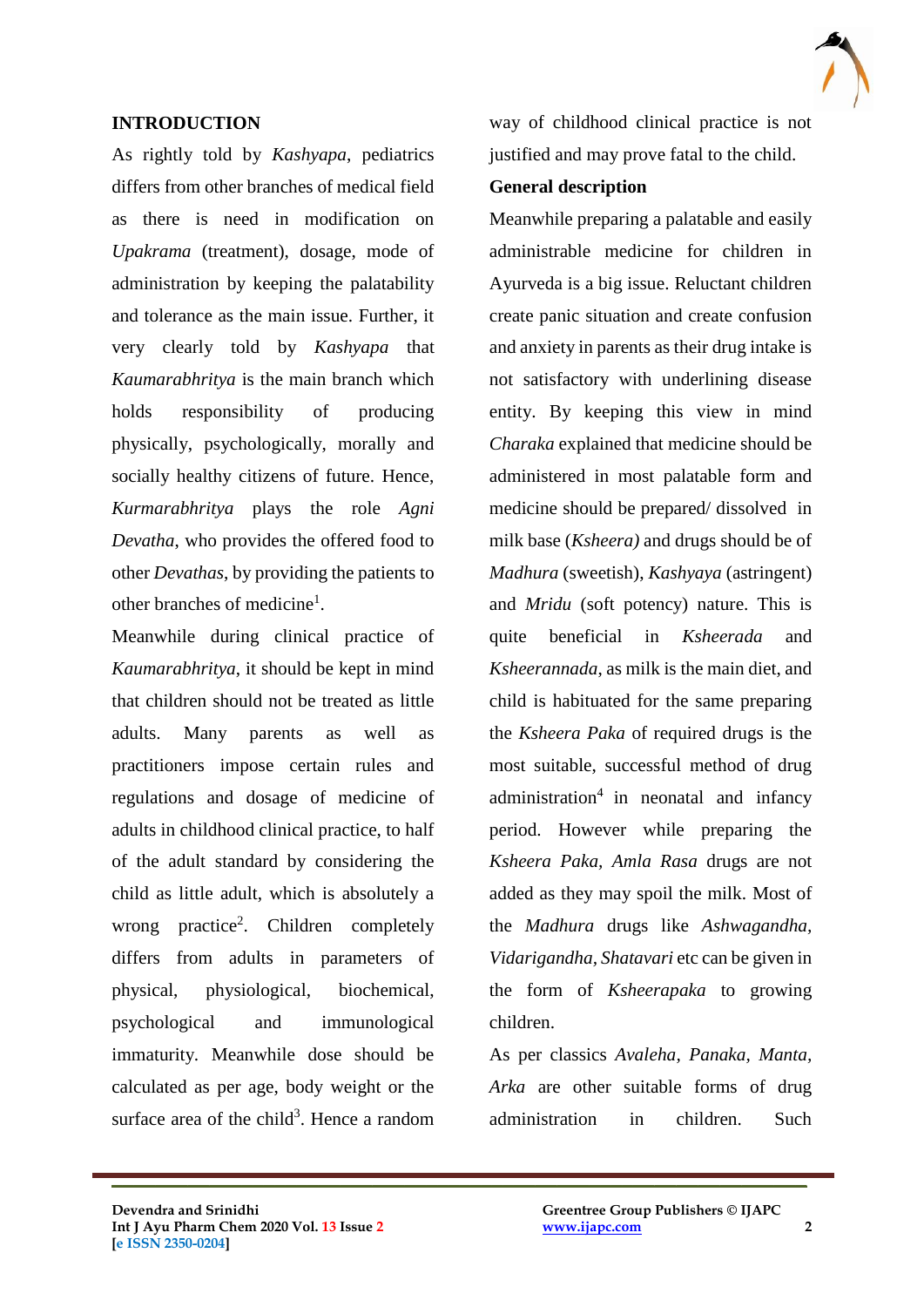

preparations are always palatable as it is added by *Sita*, Honey, *Guda*, *Ghrita*<sup>5</sup> etc. Parents and physician need to use their common sense while prescribing the medications in childhood clinical practice. One of the easy way of administration of drugs in children is mixing the medicines with food materials which are regularly used in child's diet. *Ghrita* preparations can be administered by smearing it over *Roti, Chapatti* or mixed with rice, *Daliya* etc. Many *Choornas* can be mixed with wheat flour and made in to *Chapatti or Roti*, and mixed with jaggery (*Guda*), *Madhu* etc and given as routine food so that child can it is acceptable to children.

Some of the effective *Kashyaya* preparations when condition demands, are quite difficult to administer in children due to bitter taste. We know that certain *Tikta Kashayas* are quite beneficial in childhood febrile conditions. In this case we can modify the method of administration by replacing bulk administration, with drop by drop administration by a dropper at frequent intervals with offering sweetish substances in between. Meanwhile in *Aushadha Sevana Kala*, *frequent administraion* of medicine (frequent administration in small amount) has been mentioned and it is best suitable for children<sup>6</sup>.

Meanwhile, a common myth and confusion existing in general public and also in Ayurvedic medical fraternity is *Arista* preparations (fermented medicines) should not be given in children due to risk of alcoholic addiction and gastric irritation, which is totally baseless. Rather some of the *Arista* preparations are very beneficial in children and quite useful in atypical causes of loss of appetite. Many atypical gastro intestinal disturbances will be better tackled by *Arista* or fermented medicines as it is fermented materials and acts as prebiotics and probiotics and helps in maintaining the normalcy of intestinal bacterial flora<sup>7</sup>. Same is also useful to induce mild sedative effect and child will have a sound sleep in irritating, crying child. Possibility of gastric irritation may be reduced by diluting the same with warm water and administration through a dropper. Many medications with nutritional interest is better administered in the *Laddu* and *Modaka* form. Classics clearly explained that maximum medication of the child should be in the form of food materals (*Ashana)* external appliations *(Lepana)* and drinkables *(Pana)* and these three are three best modes of administration<sup>8</sup>.

### **DISCUSSION**

 $\mathcal{L}_\mathcal{L}$  , and the contribution of the contribution of the contribution of the contribution of the contribution of the contribution of the contribution of the contribution of the contribution of the contribution of

Debate among the physicians. This confusion may be because of differed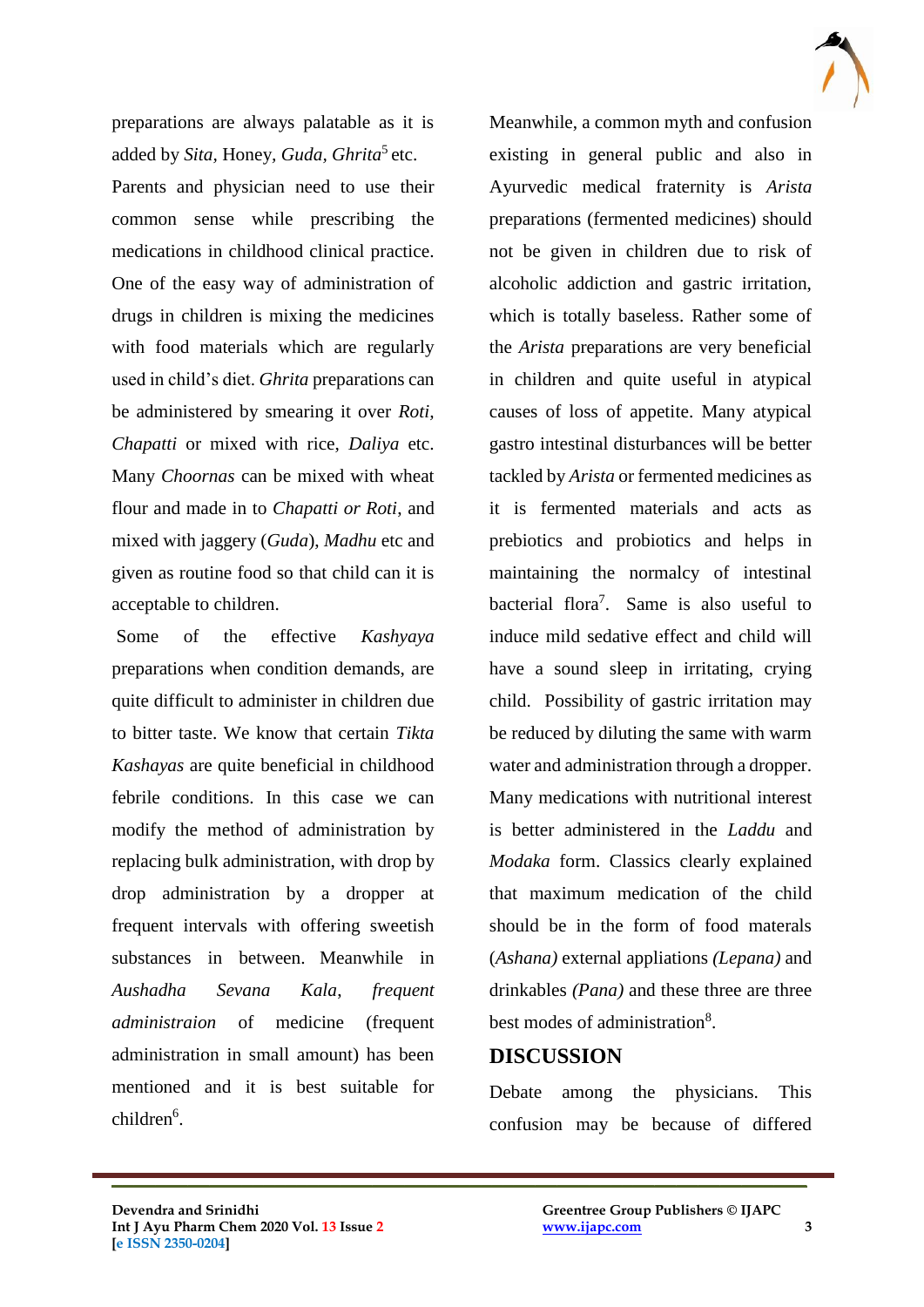

opinion of different authors regarding age of onset of *Panchakarma* procedures in children. Although few of the classical references are misleading *Chakarpani* commenting on *Charaka* clarifies all the doubts regarding the same. He says that *Panchakarama* procedures can be safely administered in all children who can perform their basic day today activities without parental help (*Swatantra Bala*). *Swatantra Bala* or independent child refers to those kids who are totally independent with respect to food intake, daily routine and other activities and expression of suffering<sup>9</sup>. But he says that in *Paratantra Bala* or dependent child is that who is dependent on care taker for all routine daily basic needs. Such babies should be kept away from *Vamanadi Kriya* due to *Mridutwa* of the *Anga*, immaturity of body physiological functions, and limitation of linguistic capacity.

However, in *Bala,* excess *Samshodhana, Rakta Mokshana, Karshana* etc. are avoided due to physical, physiological, psychological limitations<sup>10</sup>. Hence, slight modifications in procedures compared to adult standard by looking at existing clinical conditions.

However in those *Paratantra Bala* also when there is requirement of *Panchakarma, Asthanga Sangraha* and *Kashyapa* explained certain alternative methods.

 $\mathcal{L}_\mathcal{L}$  , and the contribution of the contribution of the contribution of the contribution of the contribution of the contribution of the contribution of the contribution of the contribution of the contribution of

Child who requires *Vamana* or *Virechana* for given condition can be replaced by *Basti. Asthapana Basti* by *Anuvasana / Matra Basti, Marsha* by *Prati Marsha Nasya* can be done<sup>11</sup>. Classics explains that *Virechana* can be given only in emergency, otherwise totally contraindicated. But *Basti* is considered as best treatment for *Shishu* and *Ashishu* irrespective of age and conditions of the child. As per few, *Basti* can be given from birth itself, However *Kashyapa* says any child who is in the process of weaning and started with its locomotor developmental milestones and taking solid materials can be safely given with *Basti*<sup>12</sup>.

Similarly administration of *Panchakarma* like *Vamana/Shodhana* etc. are advised for lactating mother also or *Dhatri* which not only provide the pure milk but also facilitate the transport of certain medicines through breast milk. As the breast milk is main diet during first year *Stanya Shodhana* is also indicated<sup>13</sup>. Therapeutic effects can be also achieved by administration of different types of sudation procedures (*Sweda*) like *Pata Sweda*, *Hasta Sweda* etc. These type of sudations are beneficial in vague abdominal pain in children, *Tamaka Shwasa,* productive cough, *Shiro Vedana*  etc<sup>14</sup>. *Nasya* with breast milk is indicated in *Kaphaja Rogas*, *Urdwajatru Rogas* etc. *Nasya* with *Katu Taila* is indicated by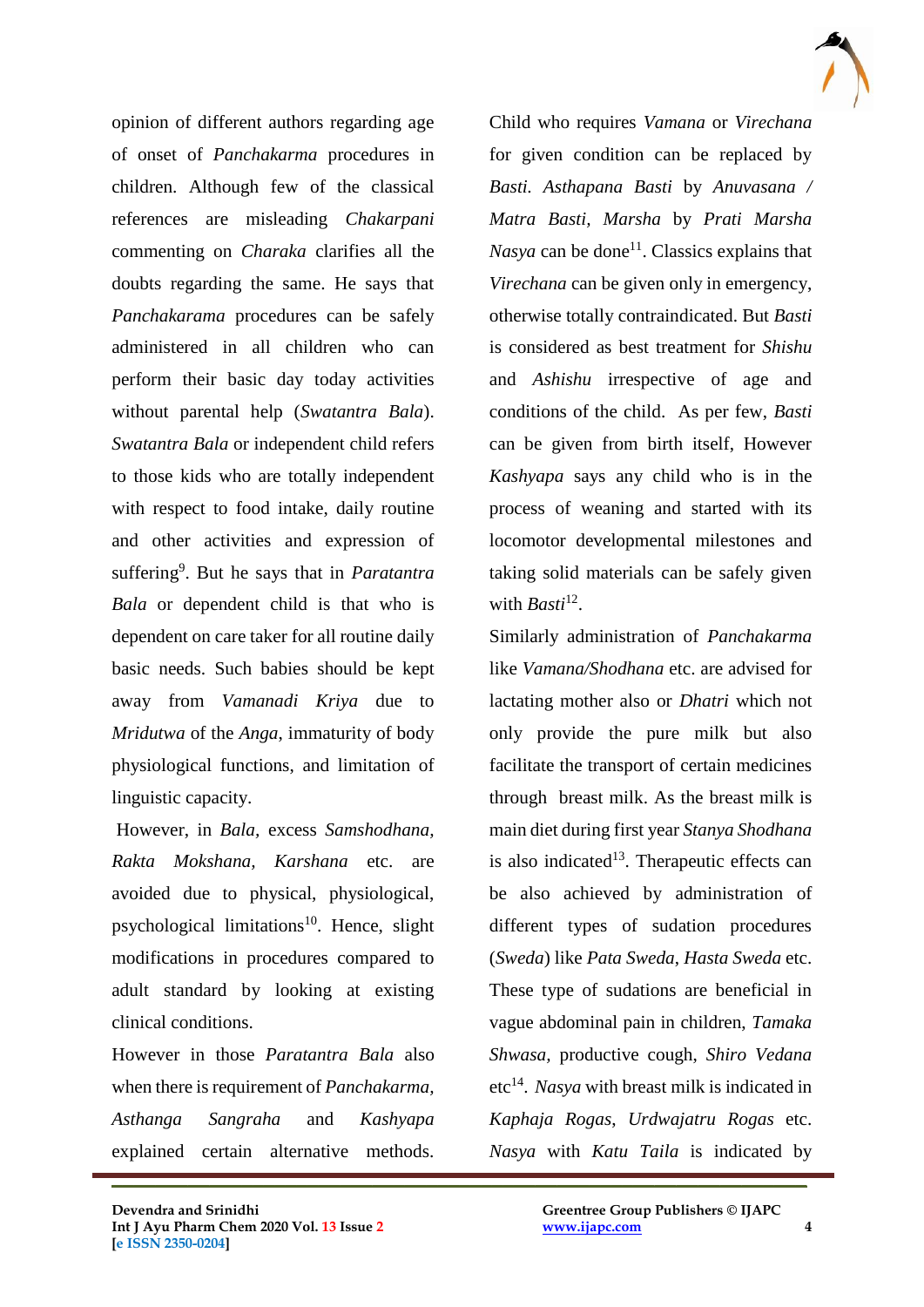

*Kashyapa*<sup>15</sup> . *Matra Basti* is one more method of drug administration which is commonly practiced with good results in many disease conditions like cerebral palsy, ADHD, autism and other systemic disorders.

Administration of medicine to newborn and infant is really challenging and hectic. *Kashyapa* mentioned two methods of drug administration in neonates. First one is administration of drug in the form of *Lepa*  over the breast of the mother, allowing for 48 minutes for absorption followed by active feeding, while second method is applying *Lepa* over the breast areola area and immediately feeding the baby. In the first method drug is absorbed and secreted through the breast milk as most of the drugs taken by the mother are secreted through the breast milk although amount and bioavailability varies from drug to drug. *Stanya* is *Upadathu* of *Rasa*. In second method drug is directly given to baby as sucking the breast milk makes the easy entry of medicine inside the baby along with breastmilk. When left the applied medicine for 48 minutes over the breast and breastmilk may acquire the medicinal properties <sup>16</sup>.

One more method of administration of medicine mentioned by *Kashyapa* is modification of *Ahara* as medicine. *Kashyapa* explained *Ahara* as

 $\mathcal{L}_\mathcal{L}$  , and the contribution of the contribution of the contribution of the contribution of the contribution of the contribution of the contribution of the contribution of the contribution of the contribution of

*MahaBhaishasjja*<sup>17</sup> . The main intention of *Kashyapa* is that *Ahara* should be modified as medicine. Certain food items which are prepared with fermented base, will acts as very good medicine in certain Atypical Intestinal problems as it helps in the growth of intestinal bacterial flora in certain nutritional problems fortification of food can be done to increase the calorific output so that by using minimum food maximum calories will be provided<sup>18</sup>. Simple cow's milk is made energy rich by adding certain oils, sugar, protein powder etc. Adding certain citric fruits in the food can be very effective in nutritional anemia and vitamin deficiency<sup>19</sup>. Vitamin deficiency can be also treated by providing germinated grains in diet. Preparing certain soups added with *Ginger, Coriander, Gralic, Pepper, Ela, Dalchini* etc are effective in cough and sputum conditions and URTI etc. Certain skin problems which require certain bitter drugs, the same can be administered by preparing its sweet chutney of drugs by using jaggery base. Leafs of certain drugs with medicinal property like *Rohitaka* etc. can be added with *Manda, Peya* and can be administered. In certain parts of India we also observe certain food practices where, of food materials are prepared by rapped inside the leafs of in certain medicinal drugs . Usually leaves of *Haridra, Tejopatra, Kadali, Vata,* to yield the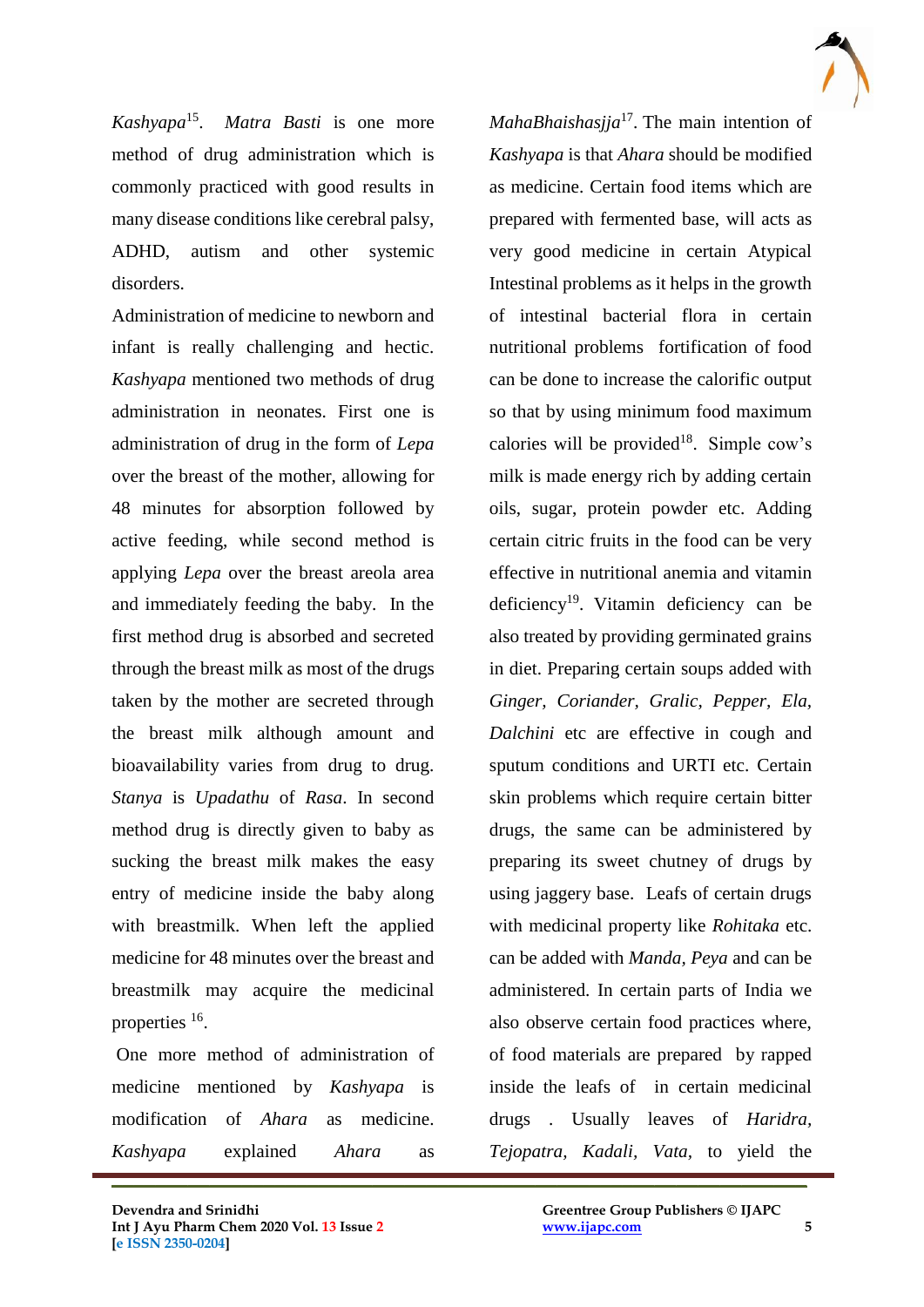

medicinal properties. *Twak* of certain drugs is also used as *Manda, Peya* and *Velepi* like cereal preparations which can be offered to child. Traditionally many drugs are made soluble in water and administered as we see in the concept of *Teertha* (Holy water) which is added with *Tulasi, Lavanga* etc. drugs. Even *Dhanyaka Hima* or water processed with *Coriander* seeds<sup>20</sup> can be externally used to wash the eye where drug is made soluble in water.

Certain fruit juices can be converted into medicine when used as per the situation. For example as juice of *Dadima* or pomegranate in anemia, diarrhea etc. Banana is rich carbohydrate food while sugar cane juice helps to replenish the carbohydrate in palatable form. Coconut, orange juice etc. are rich source of potassium. Carrot and beet -root juice are good supplementation for hematinic factors. Simple hot water added with little *Ghee* and sugar is quite effective in certain cases of constipation. *Ayurveda* emphasizes the use of *Takra* in all abdominal disorders and is rich in natural lactobacillus organisms which form the intestinal bacterial flora<sup>21</sup>. Supplementation of folic acid, iron, and certain minerals can be done preparing *Parota* on wheat flour base soaked with juice of green leafy vegetables.

## **CONCLUSION**

Hence by considering different references available in *Ayurveda* literature, different methods of drug administration in neonates and the infants has been explained here with. One should ensure that medicine is safe and predominantly with *Madhura* and *Kashaya Rasa* should be used with *Mridu* nature. Medicine should be palatable to the child and caution should be taken to ensure medicine is given in prescribed dose as chance of wastage is more when given in non- acceptable form. There is definite need of modification at certain points. Hence detail evaluation of knowledge and analysis of science opens different avenues of drug administration in newborn and infants which can be effectively utilized in Ayurvedic clinical practice of *Kaumarabhritya.*

 $\mathcal{L}_\mathcal{L}$  , and the contribution of the contribution of the contribution of the contribution of the contribution of the contribution of the contribution of the contribution of the contribution of the contribution of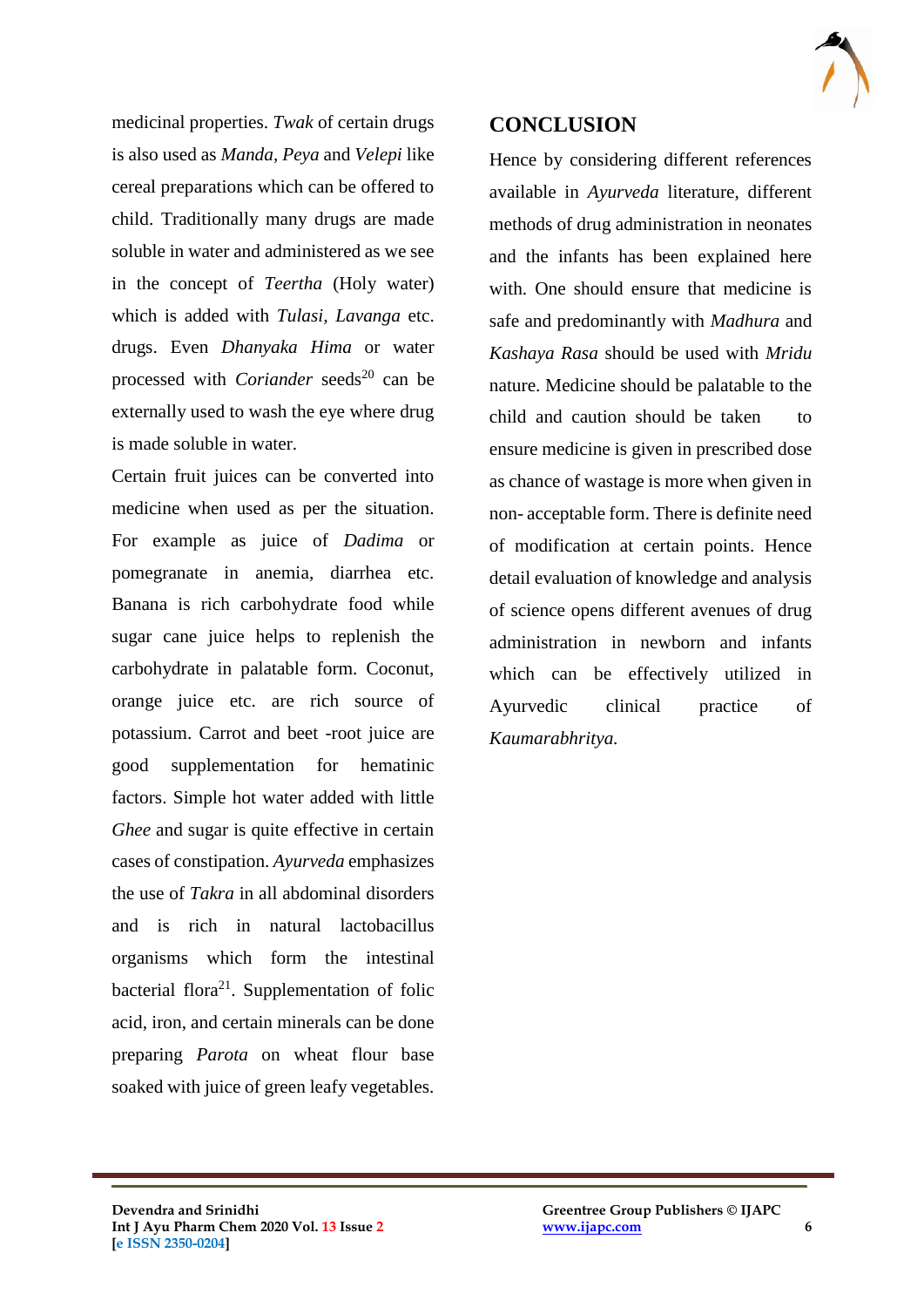

### **REFERENCES**

1 Shri Satyapal Bhishagacharya, *Kashyap Samhita*, Edition Reprint 2013, Choukhmbha Sanskrit Series, Varanasi, *Vimana Sthana*, P- 61.

2. Meharban singh, care of the newborn, seventh edition 2010, Sagar printers and publisher, new delhi,, Perinatal pharmacology, P-76.

3. AMH Children's Dose Companion. Adelaide: Australian Medicines Handbook; 2016.

4. Gorkhanath Chaturvedi, Kasinatha Sasatri, Charaka Samhita, Edition 2011 Choukhambha Bharti Academy, Chikitsaa sthana 30/282, P-878.

5. Dr. Shrimati Shailaja shrivastava,Sharngdhara Samhita, Edition Reprint 2011, Choukhmbha orientalia, Varanasi, Purvakhanda 6/13, P-53.

6. Shri Satyapal Bhishagacharya, *Kashyap Samhita*, Edition Reprint 2013, Choukhmbha Sanskrit Series, Varanasi, *Khila Sthana 3/48*, P- 244.

7. KE Elizabeth, Nutrition and child development, 4thEdition 2010,Paras medical publisher, Hyderabad, Applied nutrition, P-147.

8. Shri Satyapal Bhishagacharya, *Kashyap Samhita*, Edition Reprint 2013, Choukhmbha Sanskrit Series, Varanasi, *Sutra Sthana 27/66*, P- 46.

 $\mathcal{L}_\mathcal{L}$  , and the contribution of the contribution of the contribution of the contribution of the contribution of the contribution of the contribution of the contribution of the contribution of the contribution of

9.Vaidya yadavji trikamaji Acharya, Charaka Samhita, Shrichakra panidatta virachita Ayurveda dipikavib hushita, Edition 2011 Choukhambha Bharti Academy, Chikitsaa sthana 30/283, P-645. 10. Shri Satyapal Bhishagacharya, *Kashyap Samhita*, Edition Reprint 2013, Choukhmbha Sanskrit Series, Varanasi, *Sutra Sthana 27/66*, P- 46.

11. Kaviraj Atrideva Gupta, Ashtanga Hrudyam, , Edition Reprint 2016, Choukhmbha Prakashana, Varanasi, Uttara Sthan 2/31-34, P- 622.

12. Shri Satyapal Bhishagacharya, *Kashyap Samhita*, Edition Reprint 2013, Choukhmbha Sanskrit Series, Varanasi, *Siddhi Sthana 1*, P- 147.

13. Shri Satyapal Bhishagacharya, *Kashyap Samhita*, Edition Reprint 2013, Choukhmbha Sanskrit Series, Varanasi, *Siddhi Sthana 3*, P- 154.

14. Shri Satyapal Bhishagacharya, *Kashyap Samhita*, Edition Reprint 2013, Choukhmbha Sanskrit Series, Varanasi, *Siddhi Sthana 3*, P- 156.

15. Shri Satyapal Bhishagacharya, *Kashyap Samhita*, Edition Reprint 2013, Choukhmbha Sanskrit Series, Varanasi, *Siddhi Sthana 4*, P- 161.

16. Kaviraj Atrideva Gupta, Ashtanga Hrudyam, , Edition Reprint 2016, Choukhmbha Prakashana, Varanasi, Uttara Sthan 2/77, P- 627.